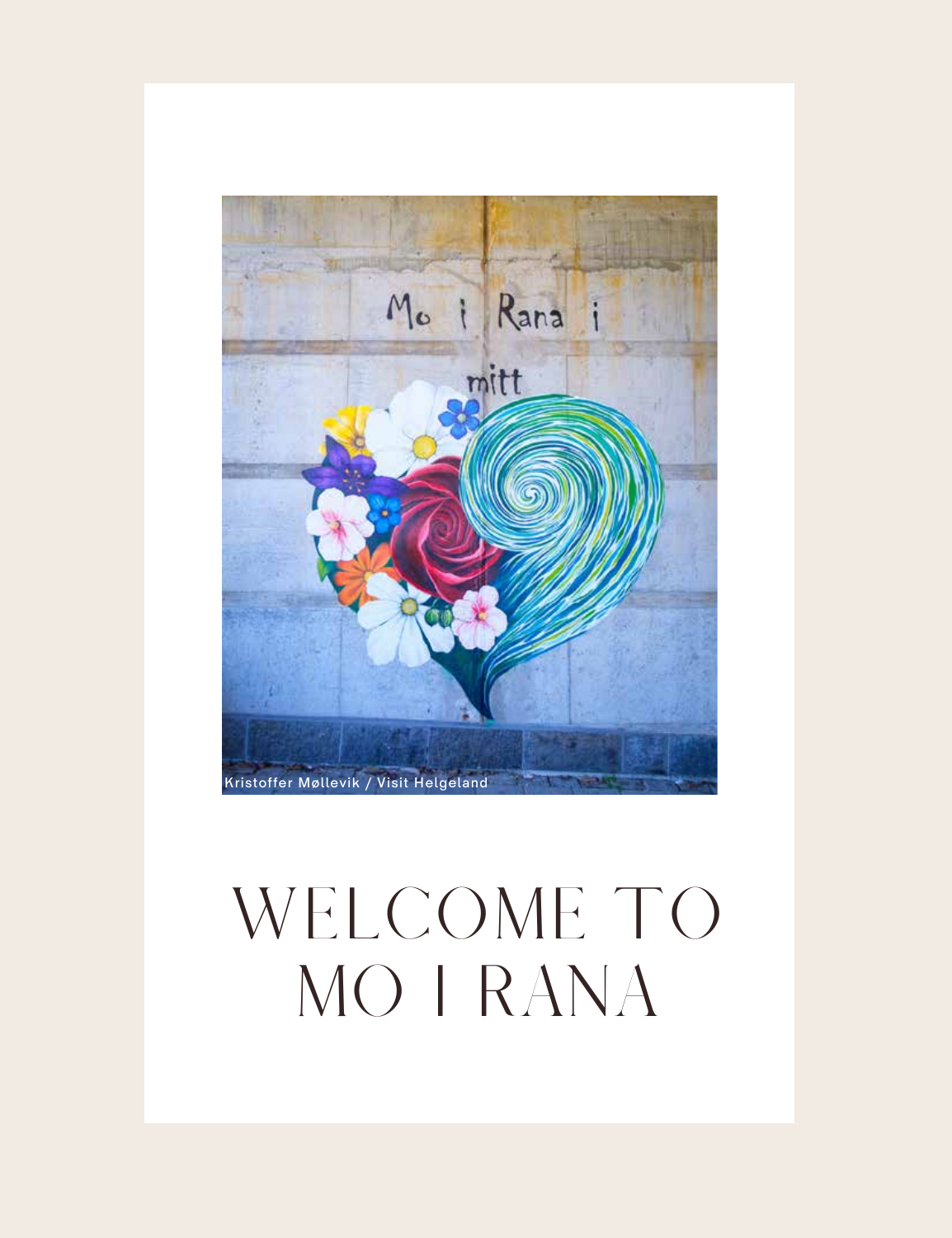

Dear Friends,

Welcome to Mo i Rana!

Your new home is a city made rich by its industrial heritage, innovation and rapid green growth, and most of all - its people!

You have joined a community of over 26,000 inhabitants that will experience a major population growth in the coming years, and you are one of them!

We are grateful you have chosen Mo i Rana, and decided to become part of our community.

Kind regards,

Geir Waage, Mayor of Rana Municipality

# WELCOME TO MO I RANA

Join on us on these exciting times of growth and development! Simon Fossheim / Visit Helgeland



In Mo i Rana, everything is within close distance of the city. Here, an urban pulse merges with the possibilities for a simple and safe life, with proximity to both nature and services. Mo i Rana is a city in rapid growth, set in an awe-inspiring natural landscape, combining the sea, mountains, forests, lakes and glaciers.

Mo i Rana is Northern Norway's third largest city. We have developed a world-leading green industry cluster along with excellent job opportunities, both in the public and private sectors. In the next few years, we will build a large airport and FREYR will establish battery cell factories.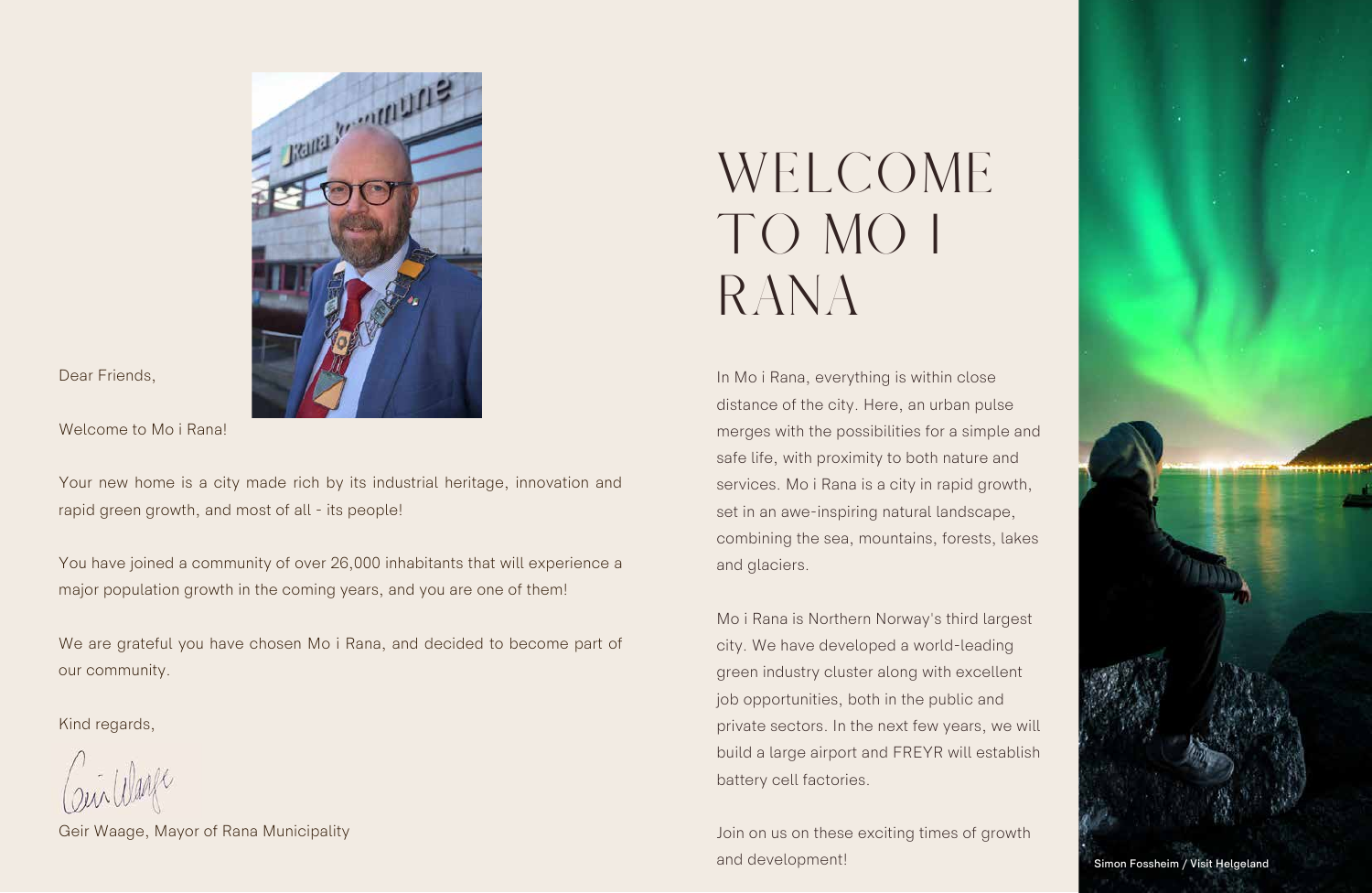# WORK-LIFE BALANCE

### LIVING IN MO I RANA

In your free time, you can enjoy a rich cultural life, and natural surroundings that invites play and fun. Whether you are going to work, school or taking care of daily chores, the commute is short. Mo i Rana offers the perfect setting for a safe and relaxing life.

You will have opportunities to find your dream home in Rana whether you are looking to build, buy or rent. Regardless of your specific location, you will live in the immediate vicinity of scenic nature.



# RESTAURANTS & BARS

### THINGS TO DO

### Munin Coffee House

Munin Kaffehus is a coffee bar and roastery located in Mo i Rana. Enjoy the local quality coffee and some sweets to accompany your coffee.

## Park22

Welcome to the Culture House in the heart of town. Here you will find coffee, lunch and an art gallery; all in an environment that offers concerts featuring local, national and international

musicians.

### Til Elise Fra Marius

A unique gastronomic experience in beautiful surroundings. Here you will discover the "farm to table" concept. The ingredients are sourced locally resulting in the freshest food with local flavor - Enjoy!



en

Mills Visit H elg eland



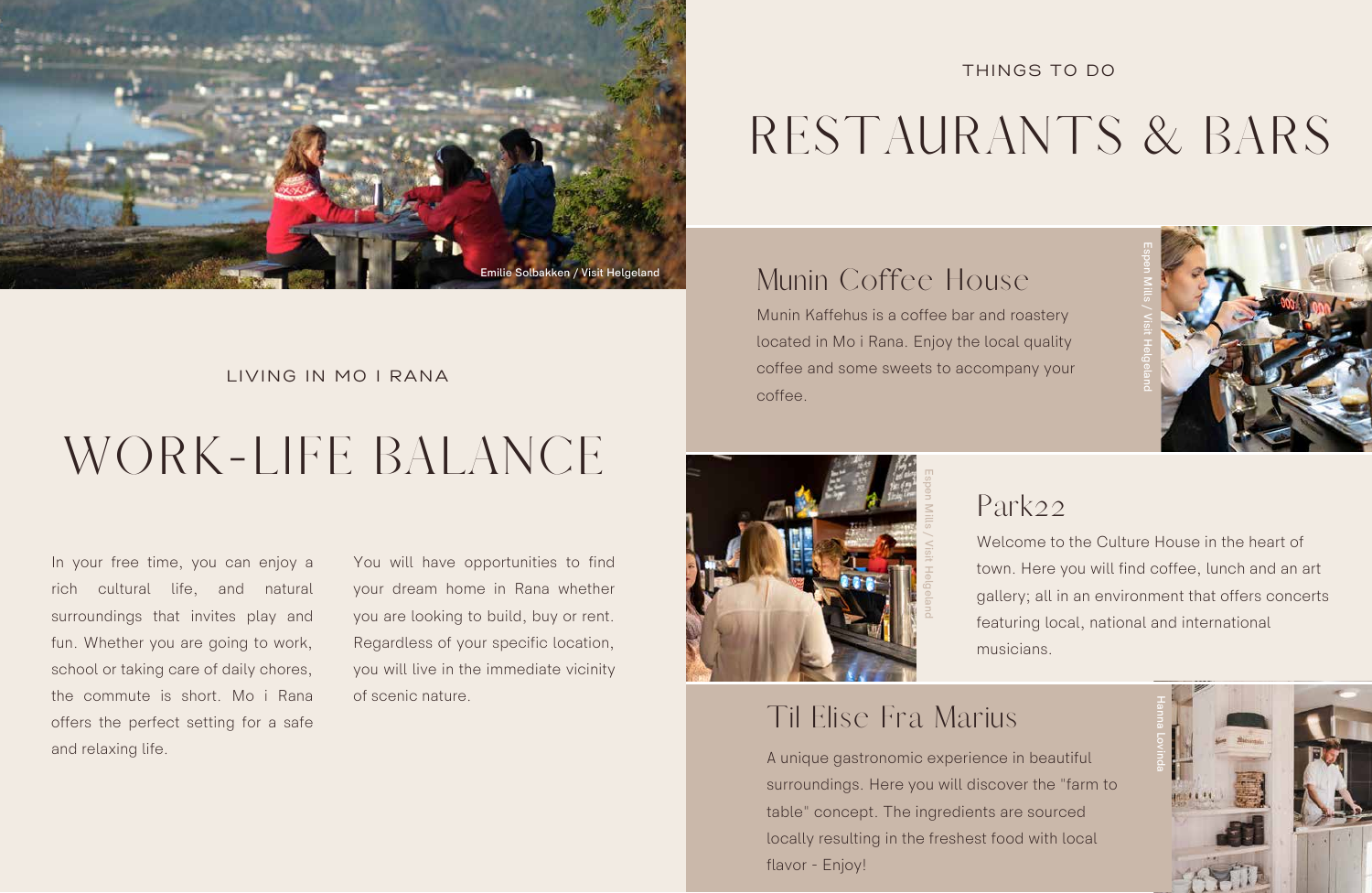## CHILDREN & FAMILY

### Science Center

At Vitensenter Nordland, you can experiment, explore, and learn about the natural world, technology, innovation and mathematics. The center offers activities for the whole family.

### Caves

Just outside Mo i Rana you will find Setergrotta and Grønligrotta caves. The guided tour will bring you 400 meters into the mountain. There you will discover an underground river, waterfalls, stalactites and other surprises.

## Climbing parks

Welcome to the treetops! Høyt & Lavt Climbing Park in Krokstrand has climbing courses with exciting obstacles & ziplines in the trees.



### THINGS TO DO





Thea Høgseth Pedersen / Build up Helgeland



# LEISURE & OUTDOOR

## Peaceful nature

You can enjoy the silence on the mountain, or by the fjord, or explore the beautiful archipelago on the Helgeland coast. If you enjoy hunting and fishing... this is the place to be!

## Winter in the archipelago

Have you ever experienced the exhilarating feeling of going for a hike or skiing in pristine surroundings with magnificent views of an archipelago, glaciers and forests? This is your chance!

### Festivals

During summer you can enjoy Helgeland's thriving festival scene. Some of the largest festivals are Trænafestivalen, Verket, Rootsfestivalen, Festspillene Helgeland and Havnafestivalen.

### THINGS TO DO



Simon Fossheim / Visit Helgeland

![](_page_3_Picture_24.jpeg)